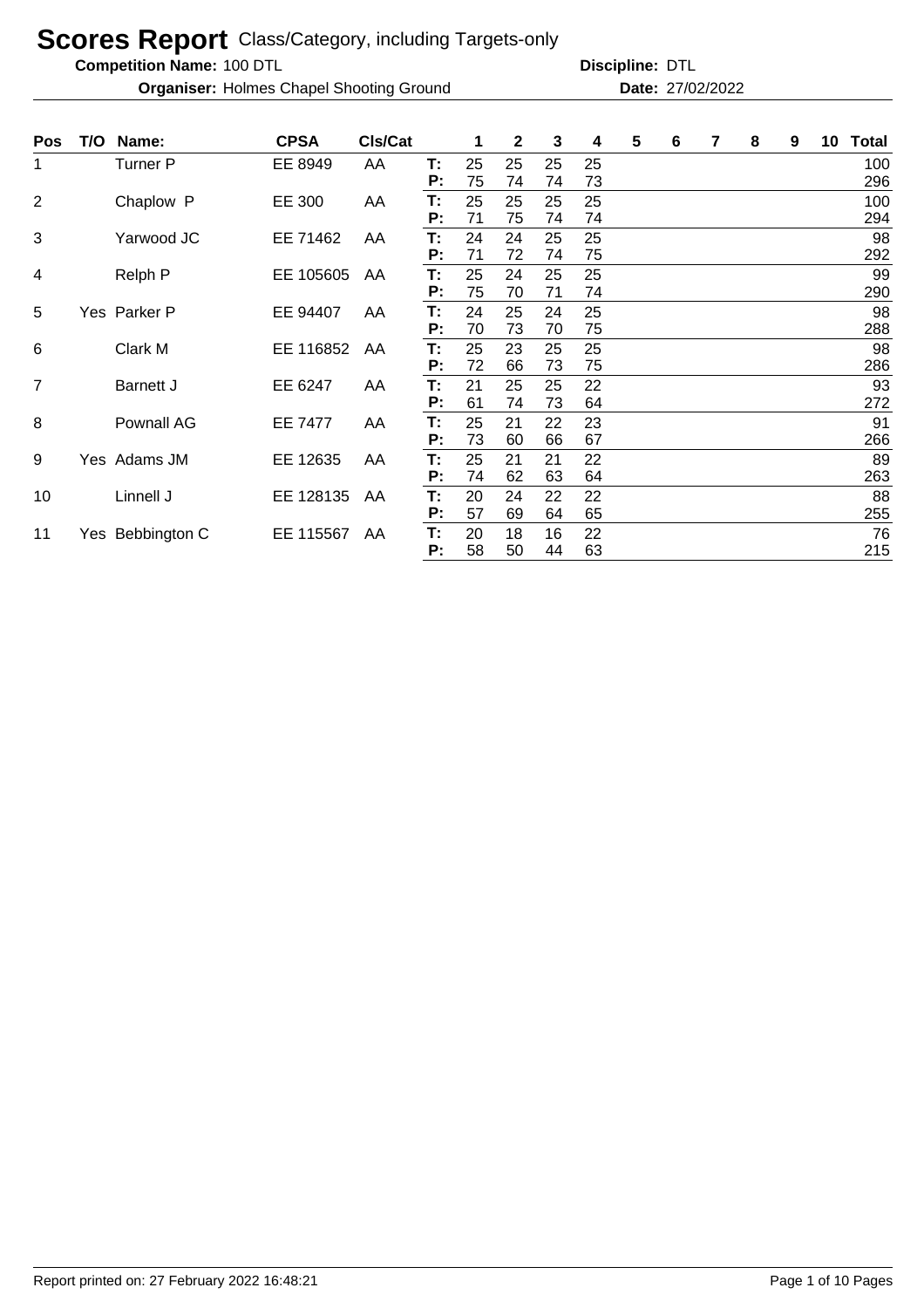**Competition Name:**

**Organiser:** Holmes Chapel Shooting Ground **27/02/2022 Date:** 27/02/2022

| Pos | T/O | Name:               | <b>CPSA</b>    | Cls/Cat      |          | 1        | $\mathbf 2$ | 3        | 4        | 5 | 6 | 7 | 8 | 9 | 10 | <b>Total</b> |
|-----|-----|---------------------|----------------|--------------|----------|----------|-------------|----------|----------|---|---|---|---|---|----|--------------|
| 1   |     | <b>Fiddler S</b>    | EE 84815       | A            | T:<br>P: | 24<br>72 | 25<br>75    | 25<br>75 | 24<br>72 |   |   |   |   |   |    | 98<br>294    |
| 2   |     | Sant P              | EE 125165      | $\mathsf{A}$ | T:<br>P: | 25<br>73 | 25<br>74    | 25<br>75 | 24<br>71 |   |   |   |   |   |    | 99<br>293    |
| 3   |     | Mills I             | <b>WW 2790</b> | A            | T:<br>P: | 24<br>72 | 25<br>75    | 24<br>72 | 25<br>72 |   |   |   |   |   |    | 98<br>291    |
| 4   |     | Davies GR           | <b>WW 1284</b> | A            | T:<br>P: | 25<br>74 | 24<br>70    | 24<br>71 | 24<br>72 |   |   |   |   |   |    | 97<br>287    |
| 4   |     | Evans PA            | WW 2241        | A            | T:<br>P: | 25<br>74 | 24<br>71    | 23<br>67 | 25<br>75 |   |   |   |   |   |    | 97<br>287    |
| 6   |     | <b>Richards PG</b>  | EE 120556      | A            | T:<br>P: | 25<br>69 | 24<br>71    | 25<br>74 | 25<br>71 |   |   |   |   |   |    | 99<br>285    |
| 6   |     | Holden RJ           | EE 7228        | A            | T:<br>P: | 23<br>69 | 24<br>72    | 24<br>69 | 25<br>75 |   |   |   |   |   |    | 96<br>285    |
| 8   |     | Dutton S            | EE 482         | A            | T:<br>P: | 25<br>73 | 22<br>65    | 24<br>71 | 25<br>75 |   |   |   |   |   |    | 96           |
| 9   |     | Hurstfield T        | EE 29411       | A            | T:       | 25       | 22          | 25       | 24       |   |   |   |   |   |    | 284<br>96    |
| 9   |     | Hutchinson B        | EE 129755      | A            | P:<br>T: | 74<br>24 | 63<br>24    | 75<br>24 | 71<br>24 |   |   |   |   |   |    | 283<br>96    |
| 11  |     | Sayles G            | EE 119513      | A            | P:<br>T: | 71<br>24 | 70<br>23    | 70<br>24 | 72<br>25 |   |   |   |   |   |    | 283<br>96    |
| 12  |     | Evans DI            | <b>WW 433</b>  | A            | P:<br>T: | 71<br>25 | 68<br>24    | 72<br>23 | 71<br>25 |   |   |   |   |   |    | 282<br>97    |
| 13  |     | Yes Nutter G        | EE 88429       | A            | P:<br>T: | 74<br>23 | 69<br>25    | 64<br>24 | 74<br>24 |   |   |   |   |   |    | 281<br>96    |
| 13  |     | Paley A             | EE 86856       | A            | P:<br>T: | 68<br>24 | 72<br>25    | 71<br>23 | 69<br>23 |   |   |   |   |   |    | 280<br>95    |
| 15  |     | Taylor D            | EE 14934       | A            | P:<br>T: | 70<br>23 | 73<br>24    | 69<br>25 | 68<br>23 |   |   |   |   |   |    | 280<br>95    |
| 16  |     | Lewis RC            | WW 2233        | A            | P:<br>T: | 66<br>24 | 72<br>22    | 74<br>24 | 66<br>24 |   |   |   |   |   |    | 278<br>94    |
| 16  |     | Mills P             | <b>WW 1544</b> | A            | P:<br>T: | 69<br>23 | 65<br>22    | 71<br>24 | 72<br>24 |   |   |   |   |   |    | 277<br>93    |
| 18  |     | Pritchard JE        | WW 2741        | A            | P:<br>T: | 69<br>24 | 65<br>23    | 72<br>23 | 71<br>24 |   |   |   |   |   |    | 277<br>94    |
| 19  |     | Furber ES           | EE 26175       | A            | P:<br>T: | 71<br>23 | 68<br>22    | 67<br>25 | 70<br>24 |   |   |   |   |   |    | 276<br>94    |
| 19  |     | Yes Kelly P         | EE 135395      | A            | P:<br>T: | 67<br>22 | 62<br>24    | 74<br>24 | 71<br>23 |   |   |   |   |   |    | 274<br>93    |
| 19  |     | Yes Olden RD        | EE 86078       | A            | P:<br>T: | 63<br>25 | 72<br>24    | 72<br>22 | 67<br>22 |   |   |   |   |   |    | 274<br>93    |
| 19  |     | Paley MJ            | EE 139723      | A            | P:<br>T: | 75<br>22 | 69<br>25    | 65<br>21 | 65<br>25 |   |   |   |   |   |    | 274<br>93    |
| 23  |     | Yes Searby M        | EE 136040      | A            | P:<br>T: | 65<br>23 | 75<br>24    | 61<br>23 | 73<br>23 |   |   |   |   |   |    | 274<br>93    |
| 24  |     | Warburton M         | EE 137316 A    |              | P:<br>T: | 67<br>23 | 70<br>24    | 67<br>22 | 68<br>24 |   |   |   |   |   |    | 272<br>93    |
| 25  |     | Waters K            | EE 122306      | A            | P:<br>T: | 69<br>24 | 69<br>22    | 63<br>23 | 70<br>22 |   |   |   |   |   |    | 271<br>91    |
| 26  |     | Rogers GT           | EE 4526        | Α            | P:<br>T: | 70<br>23 | 66<br>23    | 68<br>23 | 64<br>21 |   |   |   |   |   |    | 268<br>90    |
| 27  |     | Faulkner RM         | WW 1759        | Α            | P:<br>T: | 66<br>21 | 69<br>24    | 68<br>23 | 62<br>23 |   |   |   |   |   |    | 265<br>91    |
|     |     |                     |                |              | P:<br>T: | 61       | 69          | 66       | 64       |   |   |   |   |   |    | 260          |
| 27  |     | Lovatt <sub>N</sub> | EE 6151        | Α            | P:       | 24<br>69 | 23<br>65    | 22<br>65 | 21<br>61 |   |   |   |   |   |    | 90<br>260    |
| 29  |     | Lloyd T             | EE 31443       | A            | T.<br>P: | 19<br>55 | 23<br>66    | 23<br>67 | 23<br>67 |   |   |   |   |   |    | 88<br>255    |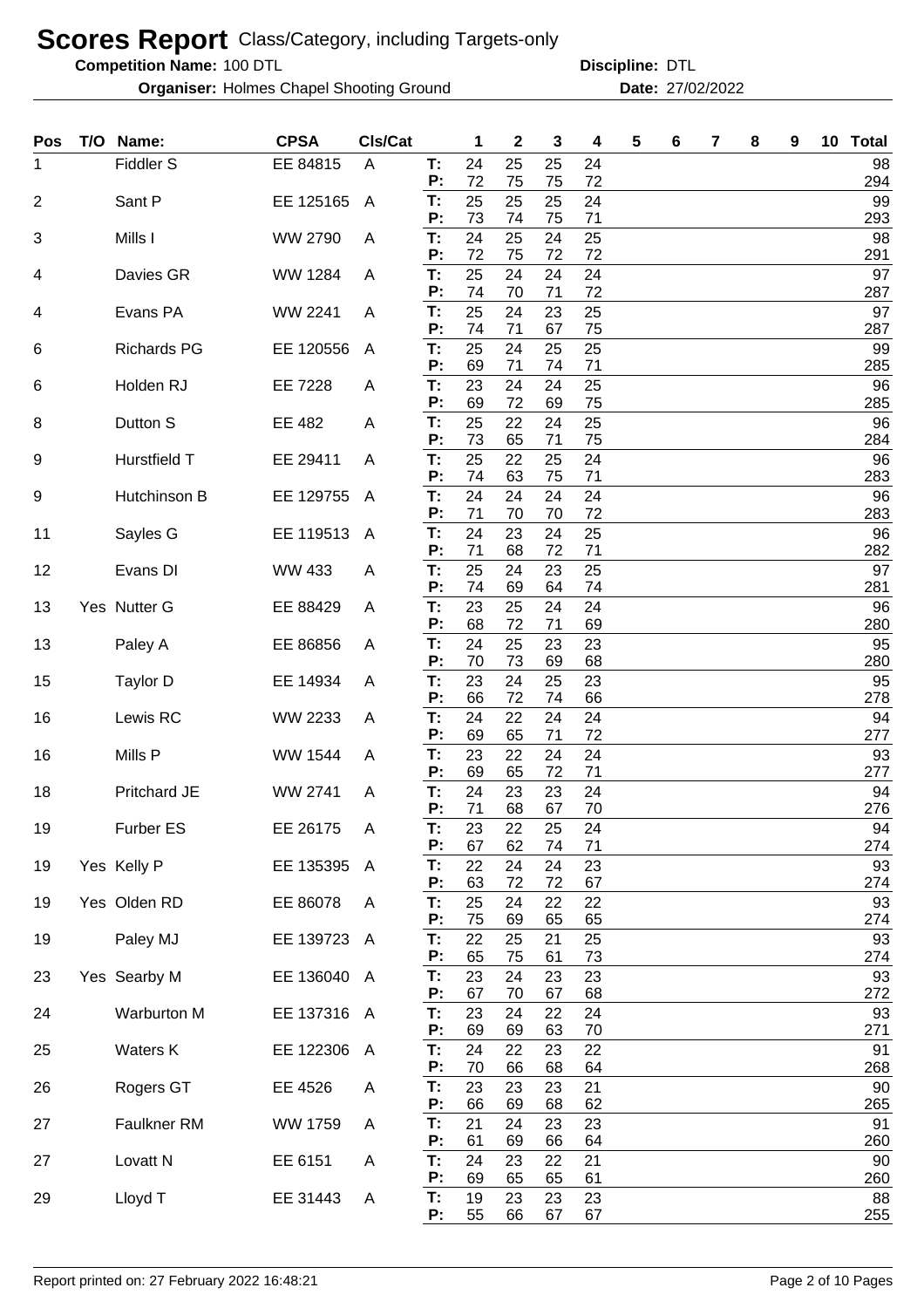**Competition Name:**

**Organiser:** Holmes Chapel Shooting Ground **27/02/2022 Date:** 27/02/2022

| Pos            | T/O Name:          | <b>CPSA</b>    | Cls/Cat |          | 1        | $\mathbf{2}$ | 3        | 4        | 5 | 6 | 7 | 8 | 9 | 10 Total  |
|----------------|--------------------|----------------|---------|----------|----------|--------------|----------|----------|---|---|---|---|---|-----------|
| 1              | Devaney TH         | <b>WW 663</b>  | B       | T:       | 24       | 24           | 25       | 25       |   |   |   |   |   | 98        |
| $\overline{2}$ | McGovern R         | EE 124989      | B       | P:<br>T: | 69<br>24 | 71<br>24     | 75<br>25 | 74<br>24 |   |   |   |   |   | 289<br>97 |
|                |                    |                |         | P:       | 69       | 70           | 74       | 71       |   |   |   |   |   | 284       |
| 3              | Thomas RC          | <b>WW 1427</b> | B       | T:       | 24       | 23           | 24       | 25       |   |   |   |   |   | 96        |
|                |                    |                |         | P:       | 72       | 66           | 70       | 74       |   |   |   |   |   | 282       |
| 4              | Palmer W           | <b>WW 5</b>    | B       | T:<br>P: | 24<br>70 | 22<br>65     | 25<br>74 | 24<br>70 |   |   |   |   |   | 95<br>279 |
| 5              | Farnsworth N       | EE 128472      | B       | T:       | 24       | 21           | 24       | 25       |   |   |   |   |   | 94        |
|                |                    |                |         | P:       | 69       | 60           | 72       | 75       |   |   |   |   |   | 276       |
| 5              | Moir TG            | EE 67036       | B       | T:       | 23       | 24           | 25       | 21       |   |   |   |   |   | 93        |
| $\overline{7}$ |                    | WW 1962        |         | P:<br>T: | 68<br>24 | 71<br>24     | 74<br>24 | 63<br>24 |   |   |   |   |   | 276<br>96 |
|                | Davies A           |                | B       | P:       | 70       | 69           | 68       | 68       |   |   |   |   |   | 275       |
| $\overline{7}$ | Goth S             | EE 134941      | B       | T:       | 24       | 24           | 23       | 23       |   |   |   |   |   | 94        |
|                |                    |                |         | P:       | 69       | 71           | 67       | 68       |   |   |   |   |   | 275       |
| $\overline{7}$ | Tennison J         | EE 124363      | B       | T:<br>P: | 22<br>64 | 23<br>68     | 23<br>68 | 25<br>75 |   |   |   |   |   | 93<br>275 |
| 10             | Kingston J         | EE 106003      | B       | T:       | 21       | 23           | 25       | 24       |   |   |   |   |   | 93        |
|                |                    |                |         | P:       | 62       | 69           | 73       | 69       |   |   |   |   |   | 273       |
| 11             | Yes Jesson PE      | EE 4524        | B       | T:       | 23       | 22           | 25       | 21       |   |   |   |   |   | 91        |
|                |                    |                |         | P:       | 68       | 66           | 73       | 63       |   |   |   |   |   | 270       |
| 12             | <b>Edwards RAE</b> | EE 146145      | B       | T:<br>P: | 23<br>63 | 24<br>68     | 24<br>69 | 23<br>69 |   |   |   |   |   | 94<br>269 |
| 13             | Yes Gallagher R    | EE 45340       | B       | T:       | 21       | 24           | 23       | 25       |   |   |   |   |   | 93        |
|                |                    |                |         | P:       | 61       | 69           | 65       | 73       |   |   |   |   |   | 268       |
| 14             | Milroy S           | EE 132049      | B       | T:       | 21       | 22           | 24       | 24       |   |   |   |   |   | 91        |
| 15             | Percival E         | EE 133374      | B       | P:<br>T: | 61<br>21 | 65<br>25     | 71<br>22 | 70<br>23 |   |   |   |   |   | 267<br>91 |
|                |                    |                |         | P:       | 60       | 74           | 64       | 66       |   |   |   |   |   | 264       |
| 16             | Myers A            | EE 110081      | B       | T:       | 24       | 20           | 21       | 25       |   |   |   |   |   | 90        |
|                |                    |                |         | P:       | 72       | 58           | 60       | 72       |   |   |   |   |   | 262       |
| 16             | Yes Taberner DA    | EE 11531       | B       | T:<br>P: | 25<br>74 | 21<br>62     | 21<br>61 | 23<br>65 |   |   |   |   |   | 90<br>262 |
| 18             | Bevan G            | EE 138680      | B       | T:       | 24       | 22           | 23       | 23       |   |   |   |   |   | 92        |
|                |                    |                |         | P:       | 66       | 62           | 66       | 66       |   |   |   |   |   | 260       |
| 19             | Grugel P           | EE 67143       | B       | Т:       | 23       | 22           | 23       | 20       |   |   |   |   |   | 88        |
|                |                    |                |         | P:<br>T: | 64<br>21 | 65           | 69       | 59       |   |   |   |   |   | 257<br>88 |
| 20             | Hitchmough J       | EE 105606      | B       | P:       | 60       | 23<br>67     | 25<br>72 | 19<br>56 |   |   |   |   |   | 255       |
| 21             | Ellison AA         | EE 7578        | B       | T:       | 18       | 22           | 25       | 21       |   |   |   |   |   | 86        |
|                |                    |                |         | P:       | 53       | 66           | 72       | 63       |   |   |   |   |   | 254       |
| 22             | Sage A             | EE 138139      | B       | T:<br>P: | 22<br>63 | 21<br>62     | 21<br>62 | 22       |   |   |   |   |   | 86<br>252 |
| 23             | Yes Kelly PG       | EE 139414 B    |         | T:       | 22       | 19           | 23       | 65<br>23 |   |   |   |   |   | 87        |
|                |                    |                |         | P:       | 61       | 52           | 66       | 66       |   |   |   |   |   | 245       |
| 24             | Yes Thorpe SJT     | EE 140545      | B       | T:       | 22       | 23           | 19       | 22       |   |   |   |   |   | 86        |
|                |                    |                |         | P:       | 63       | 64           | 54       | 62       |   |   |   |   |   | 243       |
| 25             | Yes Booth N        | EE 135057 B    |         | T:<br>P: | 22<br>66 | 23<br>67     | 15<br>45 | 20<br>60 |   |   |   |   |   | 80<br>238 |
| 26             | Yes Kippax IS      | EE 141345 B    |         | T:       | 19       | 21           | 22       | 19       |   |   |   |   |   | 81        |
|                |                    |                |         | P:       | 53       | 62           | 62       | 52       |   |   |   |   |   | 229       |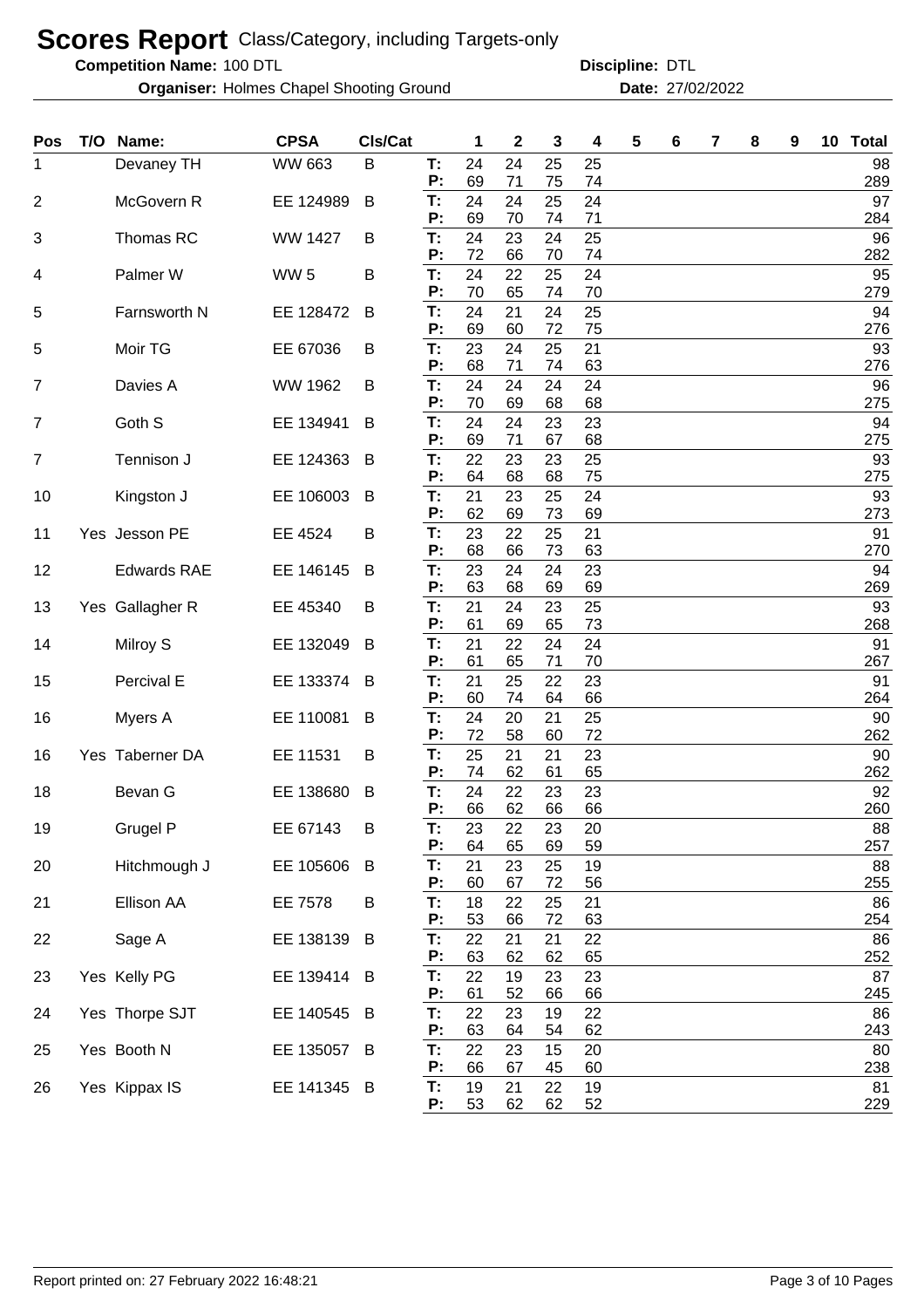**Competition Name:**

**Organiser:** Holmes Chapel Shooting Ground **27/02/2022 Date:** 27/02/2022

| <b>Pos</b>     | T/O Name:           | <b>CPSA</b>    | CIs/Cat      |          | 1        | $\mathbf 2$ | 3        | 4        | 5 | 6 | 7 | 8 | 9 | 10 | <b>Total</b> |
|----------------|---------------------|----------------|--------------|----------|----------|-------------|----------|----------|---|---|---|---|---|----|--------------|
| 1              | <b>Griffiths TE</b> | <b>WW 551</b>  | $\mathsf{C}$ | T:<br>P: | 24<br>71 | 25<br>74    | 23<br>67 | 24<br>69 |   |   |   |   |   |    | 96<br>281    |
| $\overline{2}$ | Passey N            | EE 143173      | C            | T:<br>P: | 24<br>69 | 22<br>64    | 23<br>68 | 25<br>75 |   |   |   |   |   |    | 94<br>276    |
| 3              | Hudson KF           | EE 139223      | C            | T:<br>P: | 23<br>66 | 23<br>63    | 25<br>72 | 24<br>70 |   |   |   |   |   |    | 95<br>271    |
| 4              | Robinson DC         | EE 80808       | C            | T:<br>P: | 22<br>66 | 25<br>74    | 21<br>61 | 21<br>61 |   |   |   |   |   |    | 89<br>262    |
| 5              | Czachar J           | EE 52928       | C            | T:<br>P: | 22<br>65 | 20<br>57    | 23<br>69 | 24<br>70 |   |   |   |   |   |    | 89<br>261    |
| 6              | Smith S             | EE 145336      | C            | Т:<br>P: | 23<br>67 | 22<br>58    | 25<br>70 | 22<br>65 |   |   |   |   |   |    | 92<br>260    |
| 7              | Holden C            | EE 135113      | C            | T:<br>P: | 18<br>54 | 23<br>67    | 23<br>69 | 23<br>66 |   |   |   |   |   |    | 87<br>256    |
| 8              | Bevan HG            | EE 145094      | C            | T:<br>P: | 22<br>63 | 23<br>64    | 23<br>64 | 21<br>61 |   |   |   |   |   |    | 89<br>252    |
| 9              | Dean G              | EE 145226      | $C^*$        | T:<br>P: | 19<br>55 | 22<br>66    | 23<br>66 | 22<br>64 |   |   |   |   |   |    | 86<br>251    |
| 10             | Yes Dennis RW       | EE 141184      | C            | T:<br>P: | 21<br>61 | 21<br>62    | 22<br>65 | 21<br>62 |   |   |   |   |   |    | 85<br>250    |
| 11             | <b>Scudder SMS</b>  | EE 140869      | C            | T:<br>P: | 22<br>62 | 18<br>54    | 23<br>66 | 20<br>57 |   |   |   |   |   |    | 83<br>239    |
| 12             | <b>Barnett DG</b>   | EE 38494       | C            | T:<br>P: | 19<br>55 | 22<br>65    | 21<br>61 | 18<br>53 |   |   |   |   |   |    | 80<br>234    |
| 13             | Owen JW             | EE 144327      | C            | T:<br>P: | 17<br>46 | 22<br>63    | 17<br>48 | 22<br>64 |   |   |   |   |   |    | 78<br>221    |
| 14             | Yes Terry P         | EE 72735       | C            | T:<br>P: | 16<br>45 | 20<br>59    | 20<br>58 | 18<br>54 |   |   |   |   |   |    | 74<br>216    |
| 15             | Yes Staffer AM      | <b>WW 2857</b> | C            | T:<br>P: | 17<br>48 | 18<br>51    | 23<br>65 | 17<br>49 |   |   |   |   |   |    | 75<br>213    |
| 16             | Yes Boraston J      | EE 13268       | C            | T:<br>P: | 13<br>39 | 8<br>23     | 17<br>50 | 17<br>50 |   |   |   |   |   |    | 55<br>162    |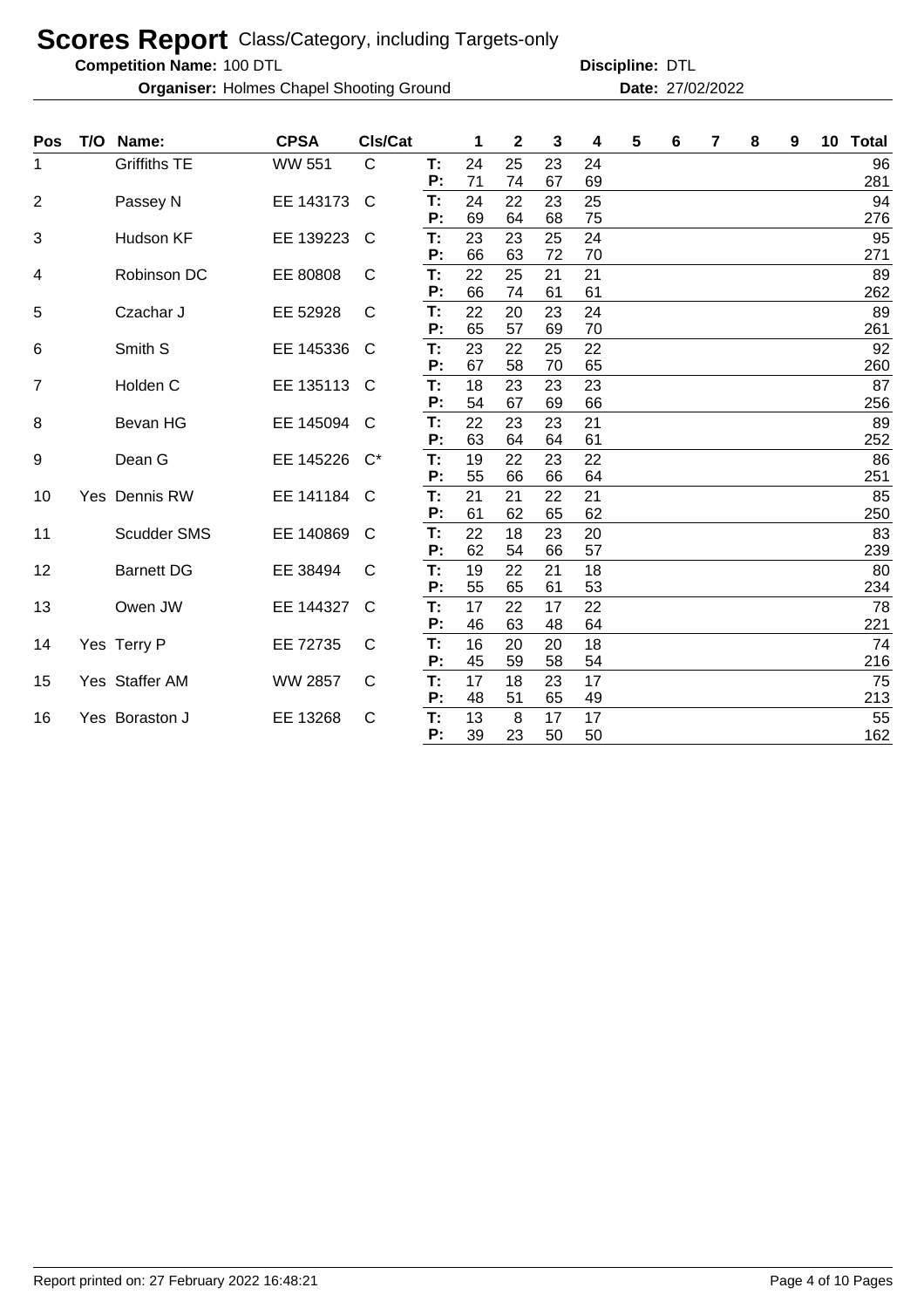| <b>Competition Name: 100 DTL</b>                | <b>Discipline: DTL</b> |
|-------------------------------------------------|------------------------|
| <b>Organiser:</b> Holmes Chapel Shooting Ground | Date: 27/02/2022       |
|                                                 |                        |

| <b>Pos</b> | T/O Name:    | <b>CPSA</b>   | <b>CIs/Cat</b> |    |    |             |                  | 1 2 3 4 5 6 |  | 8 | $\overline{9}$ | 10 Total |
|------------|--------------|---------------|----------------|----|----|-------------|------------------|-------------|--|---|----------------|----------|
|            | Hurstfield T | EE 29411      | CLT            |    |    |             | $T: 25$ 22 25 24 |             |  |   |                | 96       |
|            |              |               |                | P: | 74 | 63          | 75 71            |             |  |   |                | 283      |
| 2          | Paley MJ     | EE 139723 CLT |                |    |    | T: 22 25 21 |                  | - 25        |  |   |                | 93       |
|            |              |               |                | p. | 65 | 75          | -61              |             |  |   |                | 274      |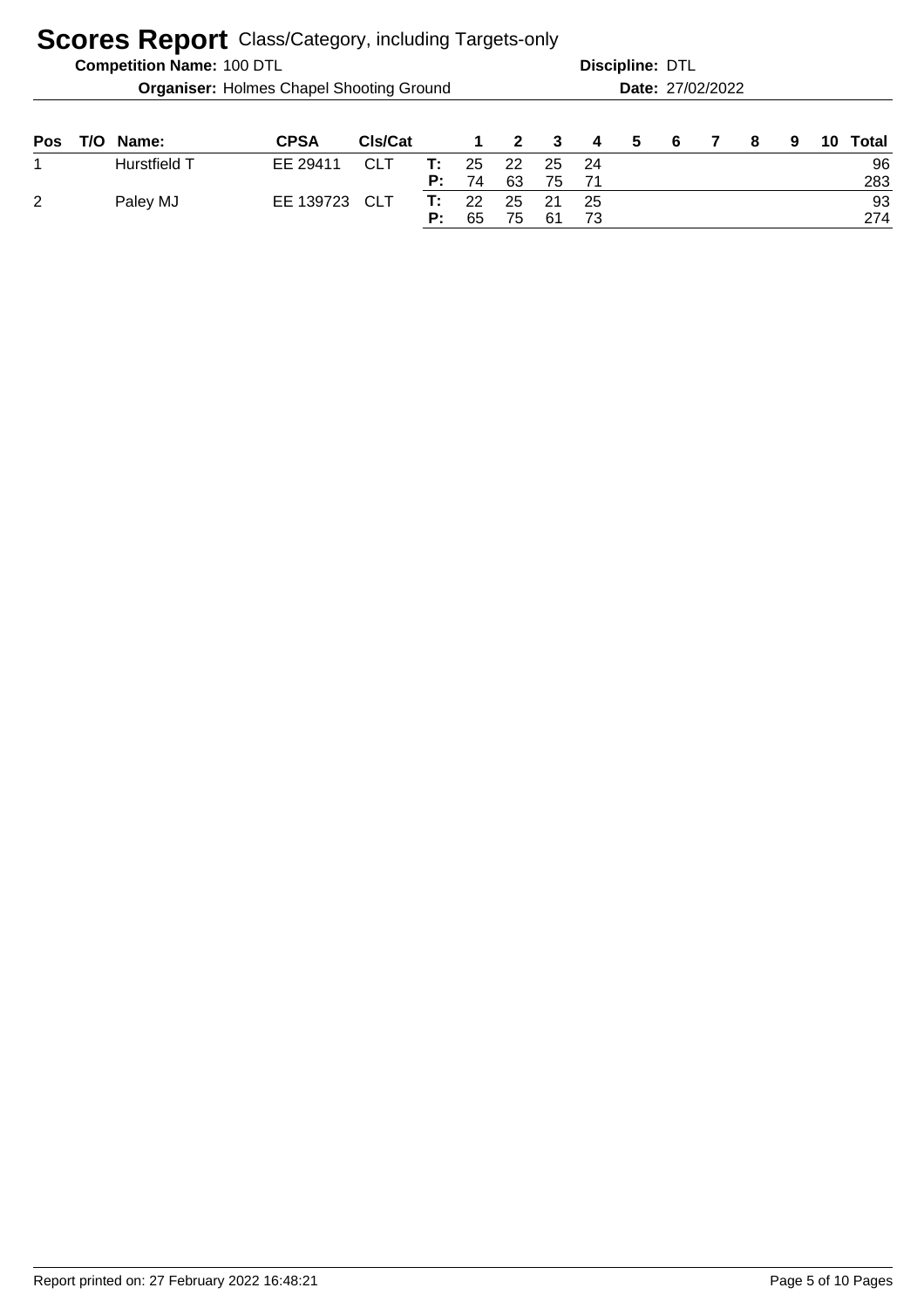|     |     |                                  | <b>Scores Report</b> Class/Category, including Targets-only |            |          |             |                |    |           |                 |                  |  |    |   |    |           |
|-----|-----|----------------------------------|-------------------------------------------------------------|------------|----------|-------------|----------------|----|-----------|-----------------|------------------|--|----|---|----|-----------|
|     |     | <b>Competition Name: 100 DTL</b> |                                                             |            |          |             |                |    |           | Discipline: DTL |                  |  |    |   |    |           |
|     |     |                                  | <b>Organiser: Holmes Chapel Shooting Ground</b>             |            |          |             |                |    |           |                 | Date: 27/02/2022 |  |    |   |    |           |
| Pos | T/O | Name:                            | <b>CPSA</b>                                                 | CIs/Cat    |          | $\mathbf 1$ | $\overline{2}$ | -3 | 4         | -5              | - 6              |  | -8 | 9 | 10 | Total     |
|     |     | Mills I                          | WW 2790                                                     | <b>JNR</b> | т:<br>P: | 24<br>72    | 25<br>75       | 24 | -25<br>72 |                 |                  |  |    |   |    | 98<br>291 |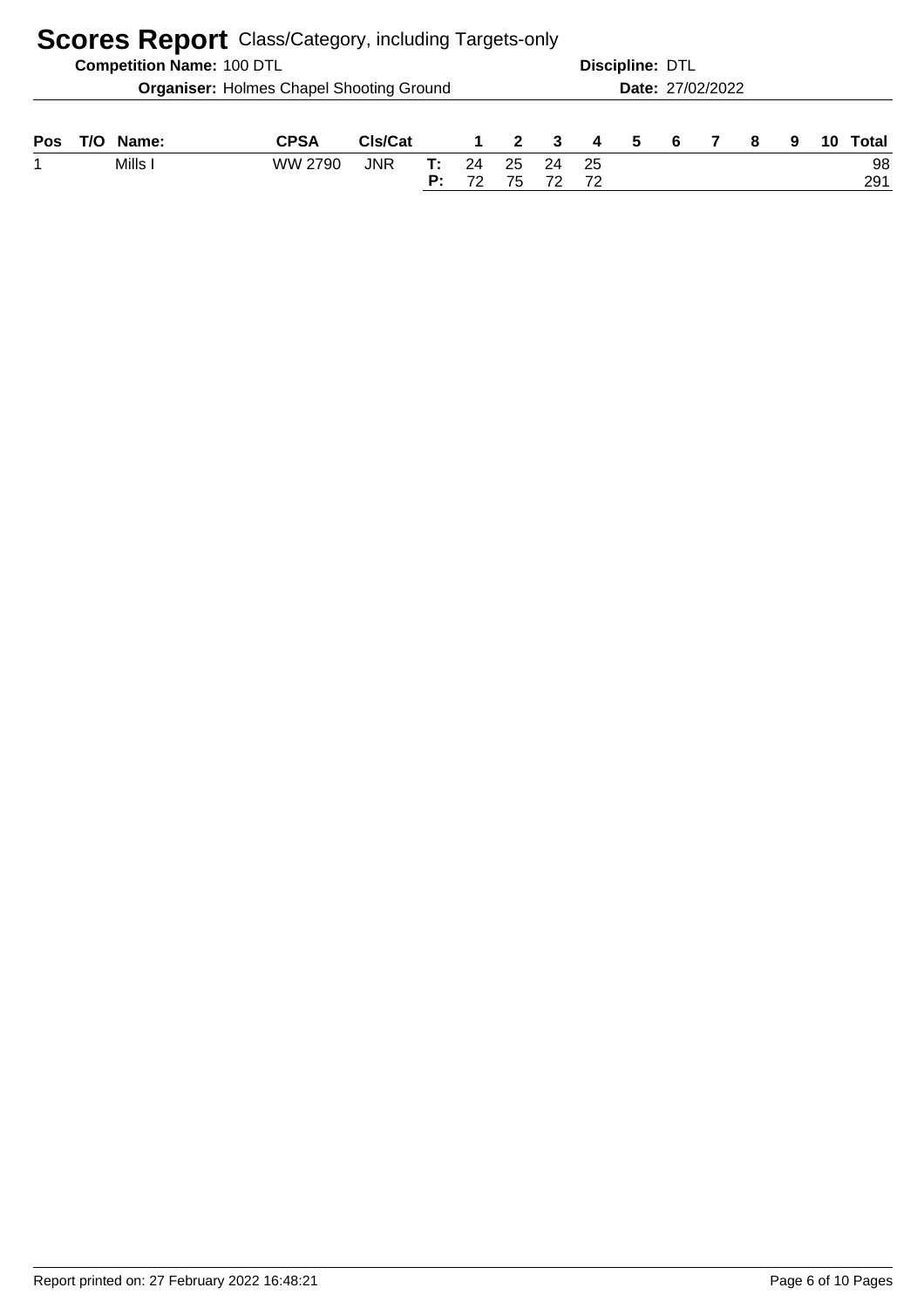**Competition Name:**

**Organiser:** Holmes Chapel Shooting Ground **27/02/2022 Date:** 27/02/2022

| <b>Pos</b>     | T/O | Name:             | <b>CPSA</b>    | CIs/Cat    |    | 1  | 2  | 3  | 4  | 5 | 6 | 7 | 8 | 9 | 10 | Total |
|----------------|-----|-------------------|----------------|------------|----|----|----|----|----|---|---|---|---|---|----|-------|
| 1              |     | Milroy S          | EE 132049      | LDY        | т: | 21 | 22 | 24 | 24 |   |   |   |   |   |    | 91    |
|                |     |                   |                |            | P: | 61 | 65 | 71 | 70 |   |   |   |   |   |    | 267   |
| 2              |     | Percival E        | EE 133374      | <b>LDY</b> | T: | 21 | 25 | 22 | 23 |   |   |   |   |   |    | 91    |
|                |     |                   |                |            | Р: | 60 | 74 | 64 | 66 |   |   |   |   |   |    | 264   |
| 3              |     | Hitchmough J      | EE 105606      | LDY        | Т: | 21 | 23 | 25 | 19 |   |   |   |   |   |    | 88    |
|                |     |                   |                |            | P: | 60 | 67 | 72 | 56 |   |   |   |   |   |    | 255   |
| 4              |     | Yes Thorpe SJT    | EE 140545      | <b>LDY</b> | Т: | 22 | 23 | 19 | 22 |   |   |   |   |   |    | 86    |
|                |     |                   |                |            | P: | 63 | 64 | 54 | 62 |   |   |   |   |   |    | 243   |
| 5              |     | Yes Booth N       | EE 135057      | LDY        | Т: | 22 | 23 | 15 | 20 |   |   |   |   |   |    | 80    |
|                |     |                   |                |            | P: | 66 | 67 | 45 | 60 |   |   |   |   |   |    | 238   |
| 6              |     | <b>Barnett DG</b> | EE 38494       | LDY        | T: | 19 | 22 | 21 | 18 |   |   |   |   |   |    | 80    |
|                |     |                   |                |            | P: | 55 | 65 | 61 | 53 |   |   |   |   |   |    | 234   |
| $\overline{7}$ |     | Yes Staffer AM    | <b>WW 2857</b> | LDY        | Т: | 17 | 18 | 23 | 17 |   |   |   |   |   |    | 75    |
|                |     |                   |                |            | P: | 48 | 51 | 65 | 49 |   |   |   |   |   |    | 213   |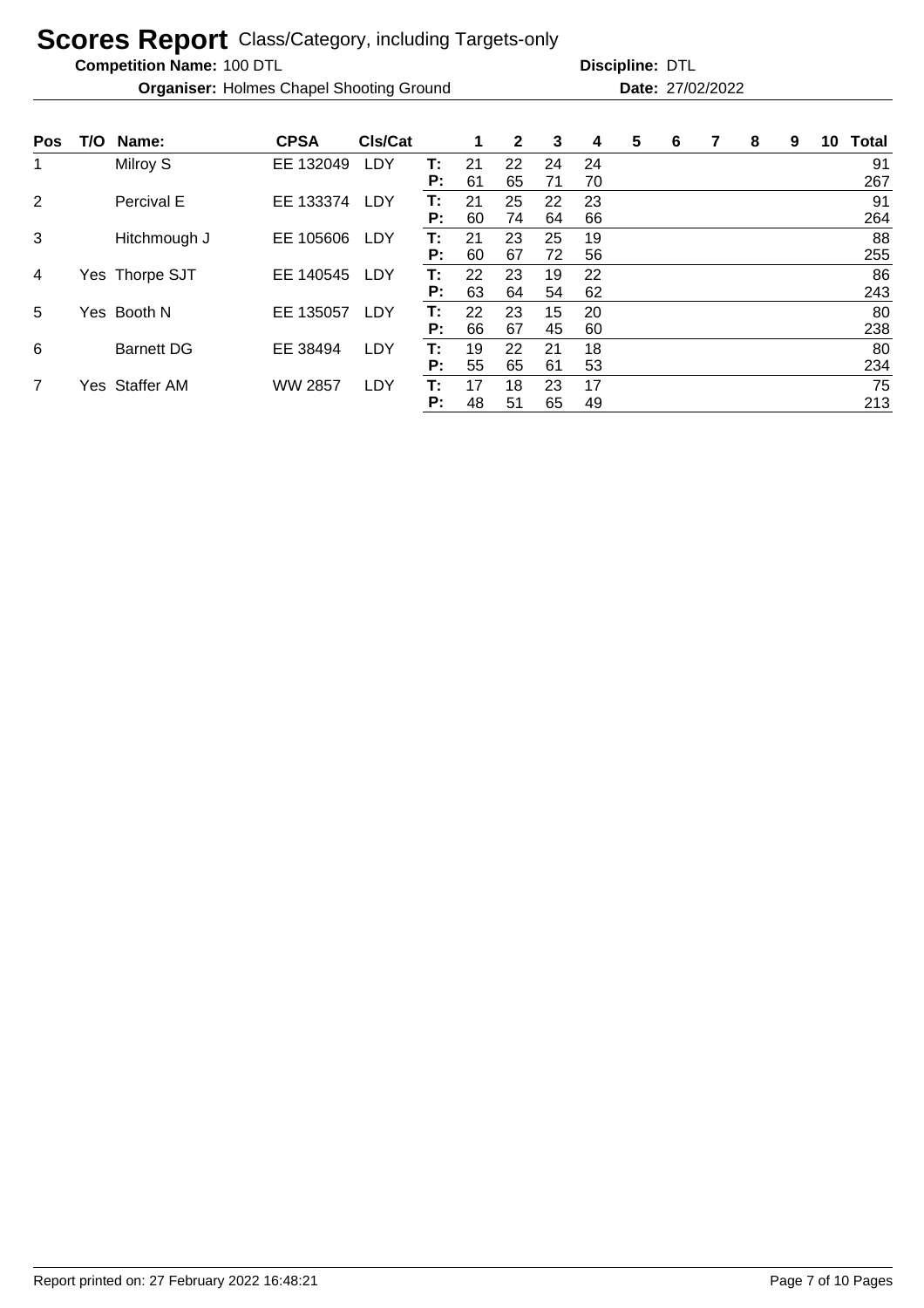**Competition Name:**

**Organiser:** Holmes Chapel Shooting Ground **27/02/2022 Date:** 27/02/2022

| Pos            | T/O Name:          | <b>CPSA</b>   | Cls/Cat    |          | 1        | 2        | 3        | 4        | 5 | 6 | 7 | 8 | 9 | 10 Total   |
|----------------|--------------------|---------------|------------|----------|----------|----------|----------|----------|---|---|---|---|---|------------|
| 1              | <b>Turner P</b>    | EE 8949       | <b>SNR</b> | T:<br>P: | 25       | 25       | 25       | 25       |   |   |   |   |   | 100        |
| $\overline{2}$ | Chaplow P          | EE 300        | <b>SNR</b> | T:       | 75<br>25 | 74<br>25 | 74<br>25 | 73<br>25 |   |   |   |   |   | 296<br>100 |
| 3              | Sant P             | EE 125165     | <b>SNR</b> | P:<br>Т: | 71<br>25 | 75<br>25 | 74<br>25 | 74<br>24 |   |   |   |   |   | 294<br>99  |
| 4              | Relph P            | EE 105605     | <b>SNR</b> | P:<br>T: | 73<br>25 | 74<br>24 | 75<br>25 | 71<br>25 |   |   |   |   |   | 293<br>99  |
|                |                    |               |            | P:       | 75       | 70       | 71       | 74       |   |   |   |   |   | 290        |
| 5              | Yes Parker P       | EE 94407      | <b>SNR</b> | Т:<br>P: | 24<br>70 | 25<br>73 | 24<br>70 | 25<br>75 |   |   |   |   |   | 98<br>288  |
| 6              | Davies GR          | WW 1284       | <b>SNR</b> | T:<br>P: | 25<br>74 | 24<br>70 | 24<br>71 | 24<br>72 |   |   |   |   |   | 97<br>287  |
| 6              | Evans PA           | WW 2241       | <b>SNR</b> | T:<br>P: | 25<br>74 | 24<br>71 | 23<br>67 | 25<br>75 |   |   |   |   |   | 97<br>287  |
| 8              | <b>Richards PG</b> | EE 120556     | <b>SNR</b> | T:       | 25       | 24       | 25       | 25       |   |   |   |   |   | 99         |
|                |                    |               |            | P:       | 69       | 71       | 74       | 71       |   |   |   |   |   | 285        |
| 8              | Holden RJ          | EE 7228       | <b>SNR</b> | T:<br>P: | 23<br>69 | 24<br>72 | 24<br>69 | 25<br>75 |   |   |   |   |   | 96<br>285  |
| 10             | Dutton S           | EE 482        | <b>SNR</b> | T:       | 25       | 22       | 24       | 25       |   |   |   |   |   | 96         |
| 11             | Hutchinson B       | EE 129755     | <b>SNR</b> | P:<br>T: | 73<br>24 | 65<br>24 | 71<br>24 | 75<br>24 |   |   |   |   |   | 284<br>96  |
|                |                    |               |            | P:       | 71       | 70       | 70       | 72       |   |   |   |   |   | 283        |
| 12             | Evans DI           | <b>WW 433</b> | <b>SNR</b> | T:       | 25       | 24       | 23       | 25       |   |   |   |   |   | 97         |
| 13             | Yes Nutter G       | EE 88429      | <b>SNR</b> | P:<br>T: | 74<br>23 | 69<br>25 | 64<br>24 | 74<br>24 |   |   |   |   |   | 281<br>96  |
|                |                    |               |            | P:       | 68       | 72       | 71       | 69       |   |   |   |   |   | 280        |
| 13             | Paley A            | EE 86856      | <b>SNR</b> | T:<br>P: | 24<br>70 | 25<br>73 | 23<br>69 | 23<br>68 |   |   |   |   |   | 95<br>280  |
| 15             | Mills P            | WW 1544       | <b>SNR</b> | T:       | 23       | 22       | 24       | 24       |   |   |   |   |   | 93         |
|                |                    |               |            | P:       | 69       | 65       | 72       | 71       |   |   |   |   |   | 277        |
| 16             | Farnsworth N       | EE 128472     | <b>SNR</b> | T:<br>P: | 24<br>69 | 21<br>60 | 24<br>72 | 25<br>75 |   |   |   |   |   | 94<br>276  |
| 17             | Goth S             | EE 134941     | <b>SNR</b> | T:       | 24       | 24       | 23       | 23       |   |   |   |   |   | 94         |
|                |                    |               |            | P:       | 69       | 71       | 67       | 68       |   |   |   |   |   | 275        |
| 18             | Hudson KF          | EE 139223     | <b>SNR</b> | T:<br>P: | 23<br>66 | 23<br>63 | 25<br>72 | 24<br>70 |   |   |   |   |   | 95<br>271  |
| 19             | <b>Edwards RAE</b> | EE 146145     | <b>SNR</b> | T:       | 23       | 24       | 24       | 23       |   |   |   |   |   | 94         |
|                |                    |               |            | P:       | 63       | 68       | 69       | 69       |   |   |   |   |   | 269        |
| 20             | Myers A            | EE 110081     | <b>SNR</b> | T:<br>P: | 24<br>72 | 20<br>58 | 21<br>60 | 25<br>72 |   |   |   |   |   | 90<br>262  |
| 21             | Smith S            | EE 145336     | <b>SNR</b> | T:       | 23       | 22       | 25       | 22       |   |   |   |   |   | 92         |
|                |                    |               |            | P:       | 67       | 58       | 70       | 65       |   |   |   |   |   | 260        |
| 22             | Linnell J          | EE 128135     | <b>SNR</b> | T:<br>P: | 20<br>57 | 24<br>69 | 22<br>64 | 22<br>65 |   |   |   |   |   | 88<br>255  |
| 23             | Bevan HG           | EE 145094     | <b>SNR</b> | T:<br>P: | 22<br>63 | 23<br>64 | 23<br>64 | 21<br>61 |   |   |   |   |   | 89<br>252  |
| 23             | Sage A             | EE 138139     | <b>SNR</b> | T:       | 22       | 21       | 21       | 22       |   |   |   |   |   | 86         |
| 25             | Owen JW            | EE 144327     | <b>SNR</b> | P:<br>T: | 63<br>17 | 62<br>22 | 62<br>17 | 65<br>22 |   |   |   |   |   | 252<br>78  |
|                |                    |               |            | P:       | 46       | 63       | 48       | 64       |   |   |   |   |   | 221        |
| 26             | Yes Bebbington C   | EE 115567     | <b>SNR</b> | T:<br>Р. | 20<br>58 | 18<br>50 | 16<br>44 | 22<br>63 |   |   |   |   |   | 76<br>215  |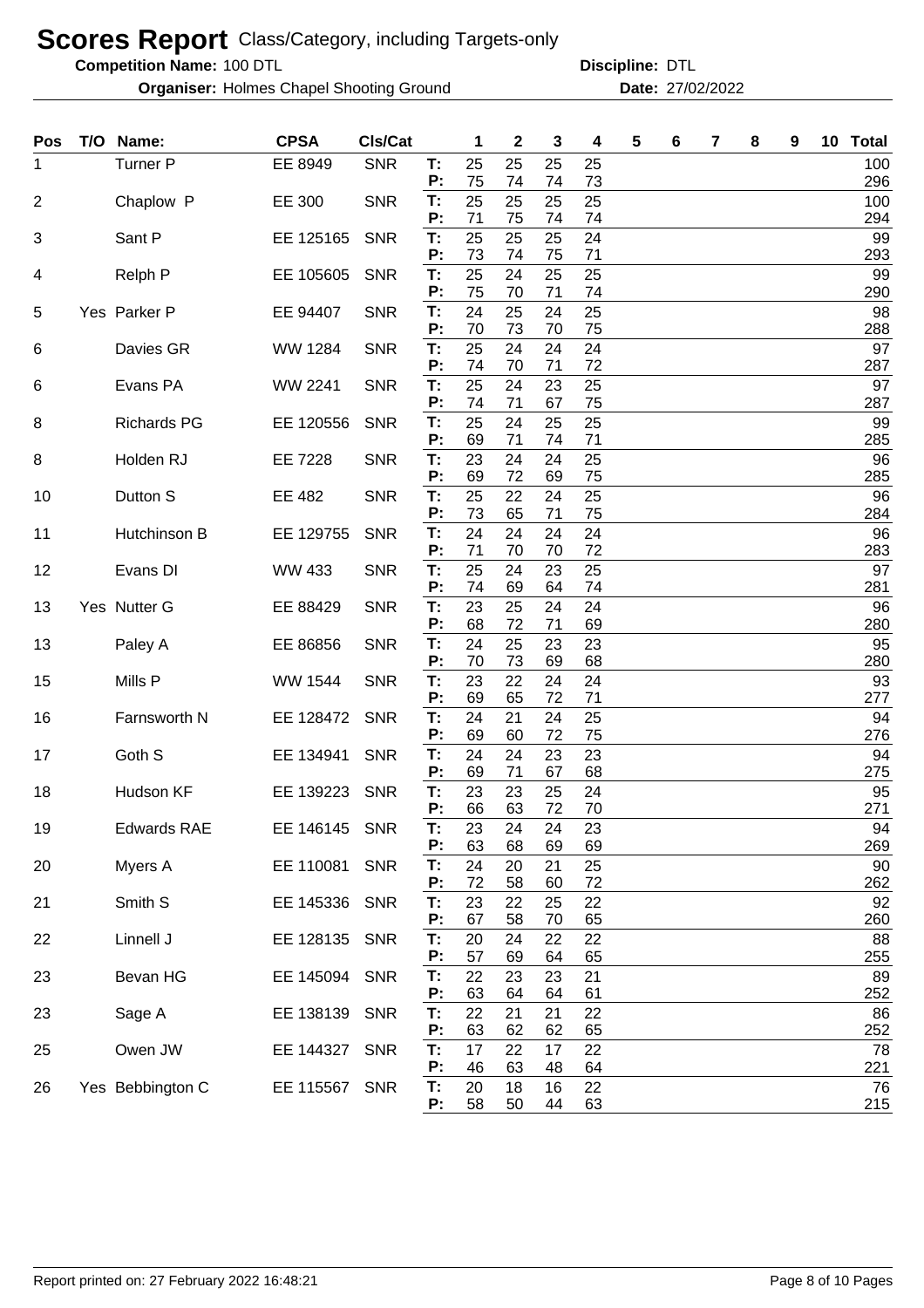**Competition Name:**

**Organiser:** Holmes Chapel Shooting Ground **27/02/2022 Date:** 27/02/2022

100 DTL **Discipline:** DTL

| Pos            | T/O Name:           | <b>CPSA</b>     | CIs/Cat    |          | 1        | $\boldsymbol{2}$ | 3        | 4        | 5 | 6 | 7 | 8 | 9 | 10 Total  |
|----------------|---------------------|-----------------|------------|----------|----------|------------------|----------|----------|---|---|---|---|---|-----------|
| 1              | Fiddler S           | EE 84815        | <b>VET</b> | T:<br>P: | 24<br>72 | 25<br>75         | 25<br>75 | 24<br>72 |   |   |   |   |   | 98<br>294 |
| $\overline{2}$ | Yarwood JC          | EE 71462        | <b>VET</b> | T:       | 24       | 24               | 25       | 25       |   |   |   |   |   | 98        |
| 3              | Devaney TH          | <b>WW 663</b>   | <b>VET</b> | P:<br>T: | 71<br>24 | 72<br>24         | 74<br>25 | 75<br>25 |   |   |   |   |   | 292<br>98 |
| 4              | Clark M             | EE 116852       | <b>VET</b> | P:<br>T: | 69<br>25 | 71<br>23         | 75<br>25 | 74<br>25 |   |   |   |   |   | 289<br>98 |
|                |                     |                 |            | P:       | 72       | 66               | 73       | 75       |   |   |   |   |   | 286       |
| 5              | McGovern R          | EE 124989       | <b>VET</b> | T:<br>P: | 24<br>69 | 24<br>70         | 25<br>74 | 24<br>71 |   |   |   |   |   | 97<br>284 |
| 6              | Sayles G            | EE 119513       | <b>VET</b> | Т:<br>Р: | 24<br>71 | 23<br>68         | 24<br>72 | 25<br>71 |   |   |   |   |   | 96<br>282 |
| 6              | Thomas RC           | <b>WW 1427</b>  | <b>VET</b> | T:       | 24       | 23               | 24       | 25       |   |   |   |   |   | 96        |
| 8              | <b>Griffiths TE</b> | <b>WW 551</b>   | <b>VET</b> | P:<br>T: | 72<br>24 | 66<br>25         | 70<br>23 | 74<br>24 |   |   |   |   |   | 282<br>96 |
|                |                     |                 |            | P:       | 71       | 74               | 67       | 69       |   |   |   |   |   | 281       |
| 9              | Palmer W            | WW <sub>5</sub> | <b>VET</b> | T:<br>P: | 24<br>70 | 22<br>65         | 25<br>74 | 24<br>70 |   |   |   |   |   | 95<br>279 |
| 10             | <b>Taylor D</b>     | EE 14934        | <b>VET</b> | T:<br>P: | 23<br>66 | 24               | 25       | 23       |   |   |   |   |   | 95        |
| 11             | Lewis RC            | WW 2233         | <b>VET</b> | T:       | 24       | 72<br>22         | 74<br>24 | 66<br>24 |   |   |   |   |   | 278<br>94 |
|                |                     |                 |            | P:       | 69       | 65               | 71       | 72       |   |   |   |   |   | 277       |
| 12             | Passey N            | EE 143173       | <b>VET</b> | T:<br>P: | 24<br>69 | 22<br>64         | 23<br>68 | 25<br>75 |   |   |   |   |   | 94<br>276 |
| 12             | Pritchard JE        | <b>WW 2741</b>  | <b>VET</b> | T:       | 24       | 23               | 23       | 24       |   |   |   |   |   | 94        |
| 12             | Moir TG             | EE 67036        | <b>VET</b> | P:<br>T: | 71<br>23 | 68<br>24         | 67<br>25 | 70<br>21 |   |   |   |   |   | 276<br>93 |
|                |                     |                 |            | P:       | 68       | 71               | 74       | 63       |   |   |   |   |   | 276       |
| 15             | Davies A            | WW 1962         | <b>VET</b> | T:<br>P: | 24<br>70 | 24<br>69         | 24<br>68 | 24<br>68 |   |   |   |   |   | 96<br>275 |
| 15             | Tennison J          | EE 124363       | <b>VET</b> | T:       | 22       | 23               | 23       | 25       |   |   |   |   |   | 93        |
| 17             | <b>Furber ES</b>    | EE 26175        | <b>VET</b> | P:<br>Т. | 64<br>23 | 68<br>22         | 68<br>25 | 75<br>24 |   |   |   |   |   | 275<br>94 |
|                |                     |                 |            | P:       | 67       | 62               | 74       | 71       |   |   |   |   |   | 274       |
| 17             | Yes Kelly P         | EE 135395       | <b>VET</b> | T:<br>P: | 22<br>63 | 24<br>72         | 24<br>72 | 23<br>67 |   |   |   |   |   | 93<br>274 |
| 17             | Yes Olden RD        | EE 86078        | <b>VET</b> | T:       | 25       | 24               | 22       | 22       |   |   |   |   |   | 93        |
| 20             | Kingston J          | EE 106003       | <b>VET</b> | P:<br>T: | 75<br>21 | 69<br>23         | 65<br>25 | 65<br>24 |   |   |   |   |   | 274<br>93 |
|                |                     |                 |            | P:       | 62       | 69               | 73       | 69       |   |   |   |   |   | 273       |
| 21             | <b>Barnett J</b>    | EE 6247         | <b>VET</b> | T:<br>P: | 21<br>61 | 25<br>74         | 25<br>73 | 22<br>64 |   |   |   |   |   | 93<br>272 |
| 21             | Yes Searby M        | EE 136040       | <b>VET</b> | Т.       | 23       | 24               | 23       | 23       |   |   |   |   |   | 93        |
| 23             | Warburton M         | EE 137316       | <b>VET</b> | P:<br>T: | 67<br>23 | 70<br>24         | 67<br>22 | 68<br>24 |   |   |   |   |   | 272<br>93 |
|                |                     |                 |            | P:       | 69       | 69               | 63       | 70       |   |   |   |   |   | 271       |
| 24             | Yes Jesson PE       | EE 4524         | <b>VET</b> | T:<br>P: | 23<br>68 | 22<br>66         | 25<br>73 | 21<br>63 |   |   |   |   |   | 91<br>270 |
| 25             | Yes Gallagher R     | EE 45340        | <b>VET</b> | T:       | 21       | 24               | 23       | 25       |   |   |   |   |   | 93        |
| 25             | Waters K            | EE 122306       | <b>VET</b> | P:<br>T: | 61<br>24 | 69<br>22         | 65<br>23 | 73<br>22 |   |   |   |   |   | 268<br>91 |
|                |                     |                 |            | P:       | 70       | 66               | 68       | 64       |   |   |   |   |   | 268       |
| 27             | Pownall AG          | <b>EE 7477</b>  | <b>VET</b> | T:<br>Ρ: | 25<br>73 | 21<br>60         | 22<br>66 | 23<br>67 |   |   |   |   |   | 91<br>266 |
| 28             | Rogers GT           | EE 4526         | <b>VET</b> | T:       | 23       | 23               | 23       | 21       |   |   |   |   |   | 90        |
| 29             | Yes Adams JM        | EE 12635        | <b>VET</b> | P:<br>T: | 66<br>25 | 69<br>21         | 68<br>21 | 62<br>22 |   |   |   |   |   | 265<br>89 |
|                |                     |                 |            | P:       | 74       | 62               | 63       | 64       |   |   |   |   |   | 263       |
| 30             | Yes Taberner DA     | EE 11531        | <b>VET</b> | T:<br>P: | 25<br>74 | 21<br>62         | 21<br>61 | 23<br>65 |   |   |   |   |   | 90<br>262 |

Report printed on: 27 February 2022 16:48:21 Page 9 of 10 Pages